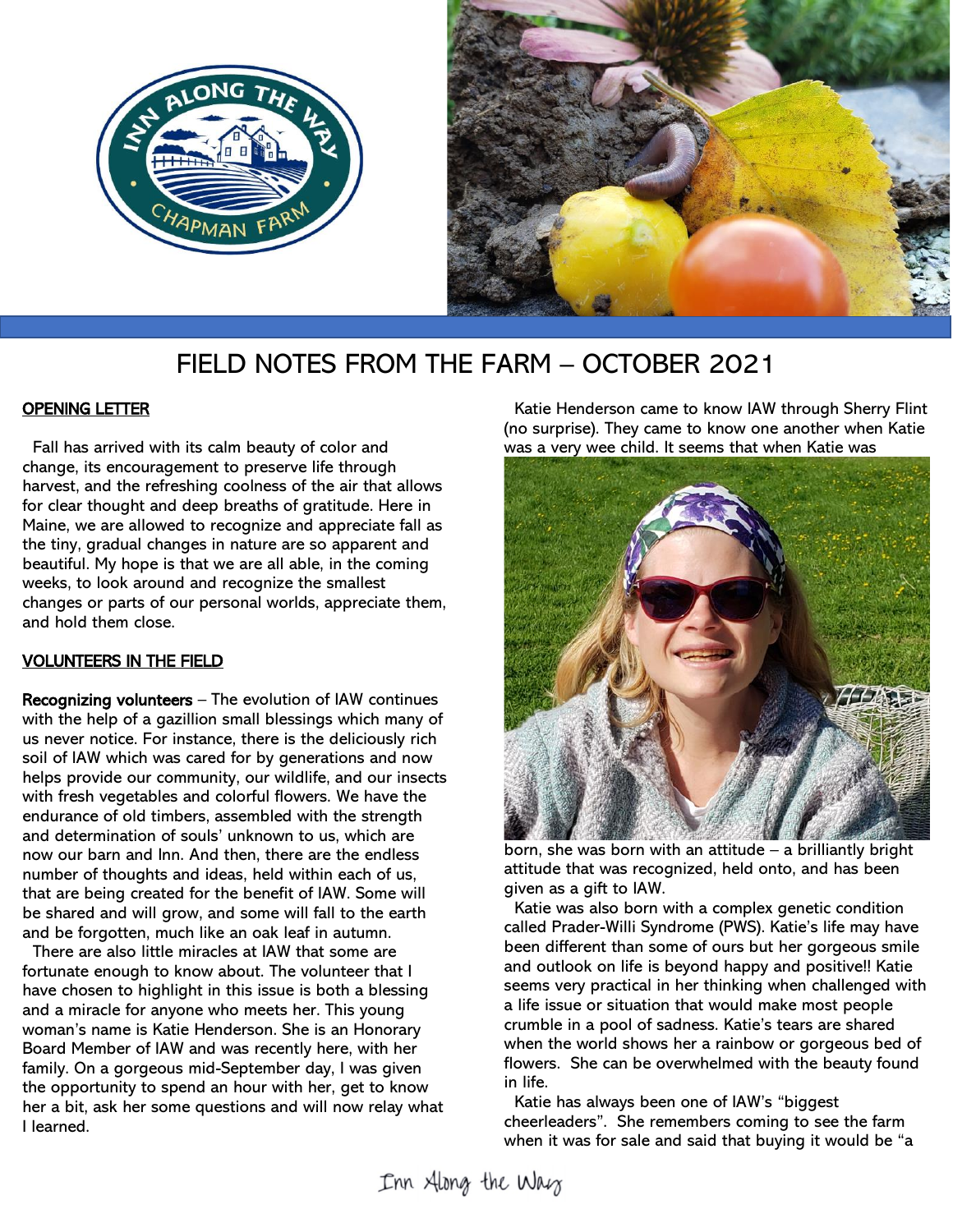great idea"! With a sweet smile, her words of encouragement were, "It's always been Sherry's dream and she needs to keep with her dream.".



 Katie's life, family and friends keep her moving between Colorado, Tennessee, and Maine. When in Maine she spends a good amount of time at IAW and is always ready and available to help however she can. She has been helpful during Lunch with the Bunches, our Open Mic Nights, stringing lights in the barn and having constructive, supportive conversations with the community at IAW. Katie is known to be "loyal beyond measure".



Some of Katies other talents include artwork, horses and horseback riding. The picture above is a self-portrait that Katie created a few years ago and recently Katie promised

to design a note card for IAW. That card is now complete, with colors that exemplify Katie's positive personality.

 After sharing only one hour of one day, I want to thank Katie for her spirit, her willingness to share, and her love for "Aunt Sherry" and IAW. She is a tiny miracle that I look forward to recognizing and embracing again!!

#### WHERE THE SEED IS PLANTED

A seed from the past  $-$  The past is usually recognized as "history" only after it has been recorded and verified. The actual time it takes to collect, organize, and produce such information in a format that is interesting might be a task we easily overlook. There are people at IAW who work tirelessly to keep the historical records of the Chapman Farm as well as the newer history of IAW accurate for community members to enjoy. These records are kept in binders that can be found in the front room of the farmhouse. We encourage any who are interested to learn a bit about the life that has occurred on these thirty acres. The knowledge from our past gives direction for our future. It is with gratitude that we recognize those who are responsible for helping us on this journey.

Seeds of today - The front porch of the farmhouse at IAW is a mess!! There is furniture, stacked on furniture, stacked on boxes that are stacked on furniture!!! There are vases,



umbrellas, tools, and books stuffed amongst the stacks. If you walk into the house, you might think that no one occupies any space except the kitchen – and that seems a bit messy too! What is going on!!? Is this a seed of today??? Should we really thank the volunteers who made that mess!?!? The answer is "YES!" and we all must hold on and be patient as we wait for the seed to grow – and blossom!!!

# SPROUTINGS AND GROWTH

Building progress  $\&$  news – Often times the little things are the most important. Staying informed and connected is of utmost importance for many of us. IAW is now happy to have the ability to keep more of us connected. We

Inn Along the Way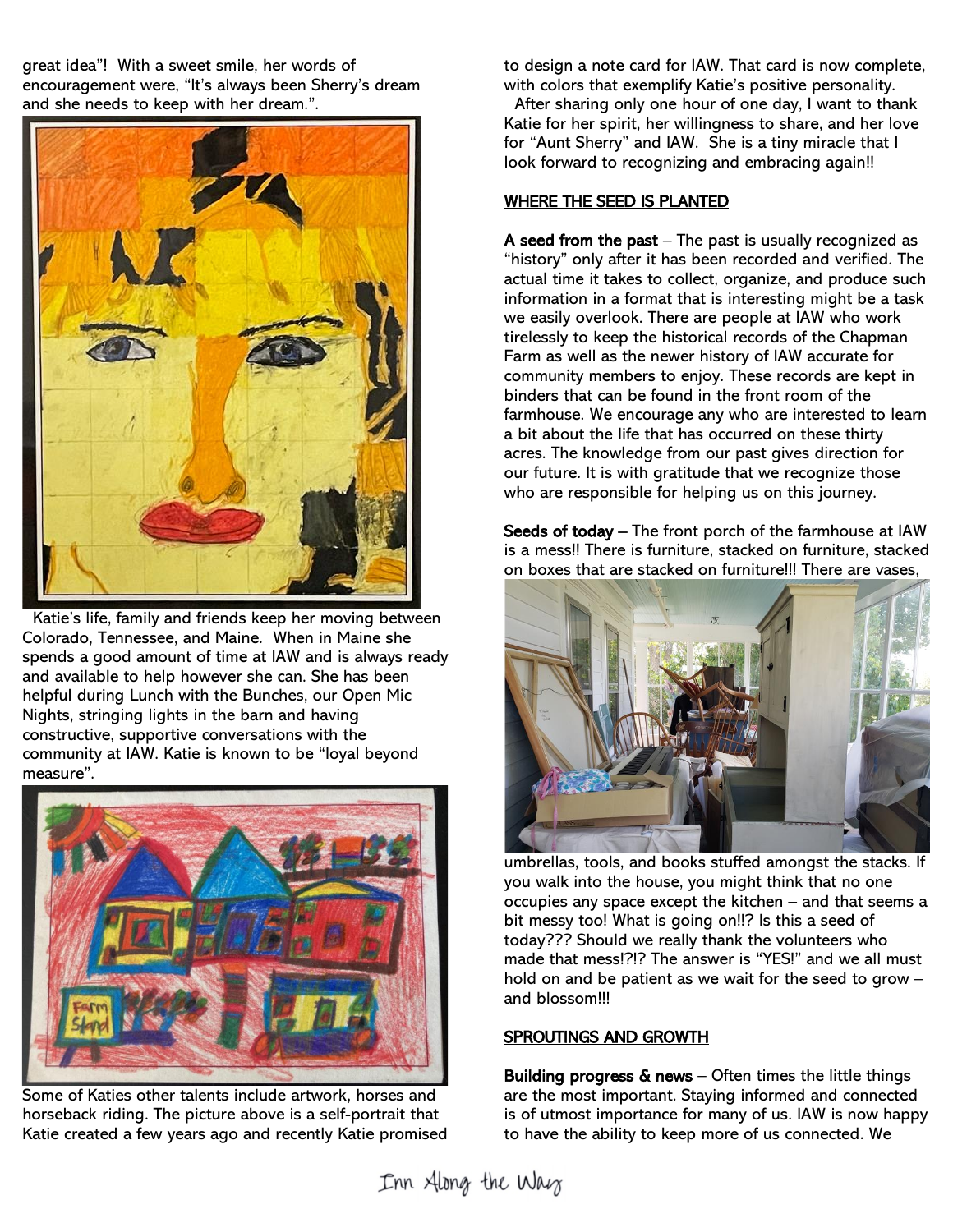have recently installed a working wi-fi connection in the barn! Working together, two of our volunteers, Matt Schumacher and Paige Russell did research on the best options for our barn and with a designated grant from Maine Community Foundation made it all happen. That connection will allow our community to do research, check email, participate in Zoom conferences and much more. We are extraordinarily grateful for this tiny bit of technology as well as the time, effort and generosity that brought it to us.

Many times, it is also the small things that prevent us from being injured. If you are a sewer, you understand how a thimble can protect you from stabbing yourself with a needle and if you are descending a set of stairs, you know that you might want to hold a sturdy rail to prevent a fall as you come down. Well – the stairs that lead you to the second floor of the farmhouse have just been given such a rail. Mike Stevens and John Gallagher



have worked together to secure and make taller the balusters that will hold the original banister in the house. We are thankful for their creativity and the safety they are providing for us all.

The Board has recently approved a landscape plan for the parking lot entrance at IAW. The design was generously donated by Amelia Small who is a landscape designer in Southern Maine. It is these little known but talented souls that help bring the picture of IAW together.

Work continues in the farmhouse. Many of the walls are now patched, painted, and refreshed with the dedication of volunteers, Mary Piasecki, Jason Anthony, Heather Hardy, George Dolengowski, Patty Palmer, Susan Winter, Martha Dodge, Brad Tannebring, and

Ron Bowers. It is because of this hard work that the house is looking uplifted and refreshed!! Thank you to all.

The garden committee and its crew have not only planted, cared for, and harvested produce and plants this season but have also provided healthy food options for those in our greater community. All their work helps to sustain IAW and to promote the mission we strive to accomplish. Many thanks for all the hours of your hard work!

Nourishment for Growth – We give thanks to our friend Laurie Worth and the hospitality she offered while serving "Lunch with the Bunches". She nourished both our bellies and our souls with delicious food and conversation.

With many supportive donations from the community, the leadership of Tracy Varney and the help of many volunteers, IAW held a second successful Yard Sale this summer! Our thanks to all who created this rewarding event.



In celebration of their 75th year in business, Colby and Gale is giving away \$75,000 in \$1,000 dollar increments to non-profits who are nominated by their employees. We are so grateful to have been recognized by an employee, Dave Putnam, who happened to look at and enjoy our website. He then nominated us to receive a celebratory gift from Colby and Gale. Our thanks go to those who have worked on our website, to Dave Putnam, and to the hard work and dedication of people that maintain a successful business while supporting others in their community!

Sharing of voices is an assumed, and very essential part of being human. We thank Dan Townsend and Sylvia Tavares for leading and encouraging those voices during our Singing Circles under the Locust tree at IAW this past summer.